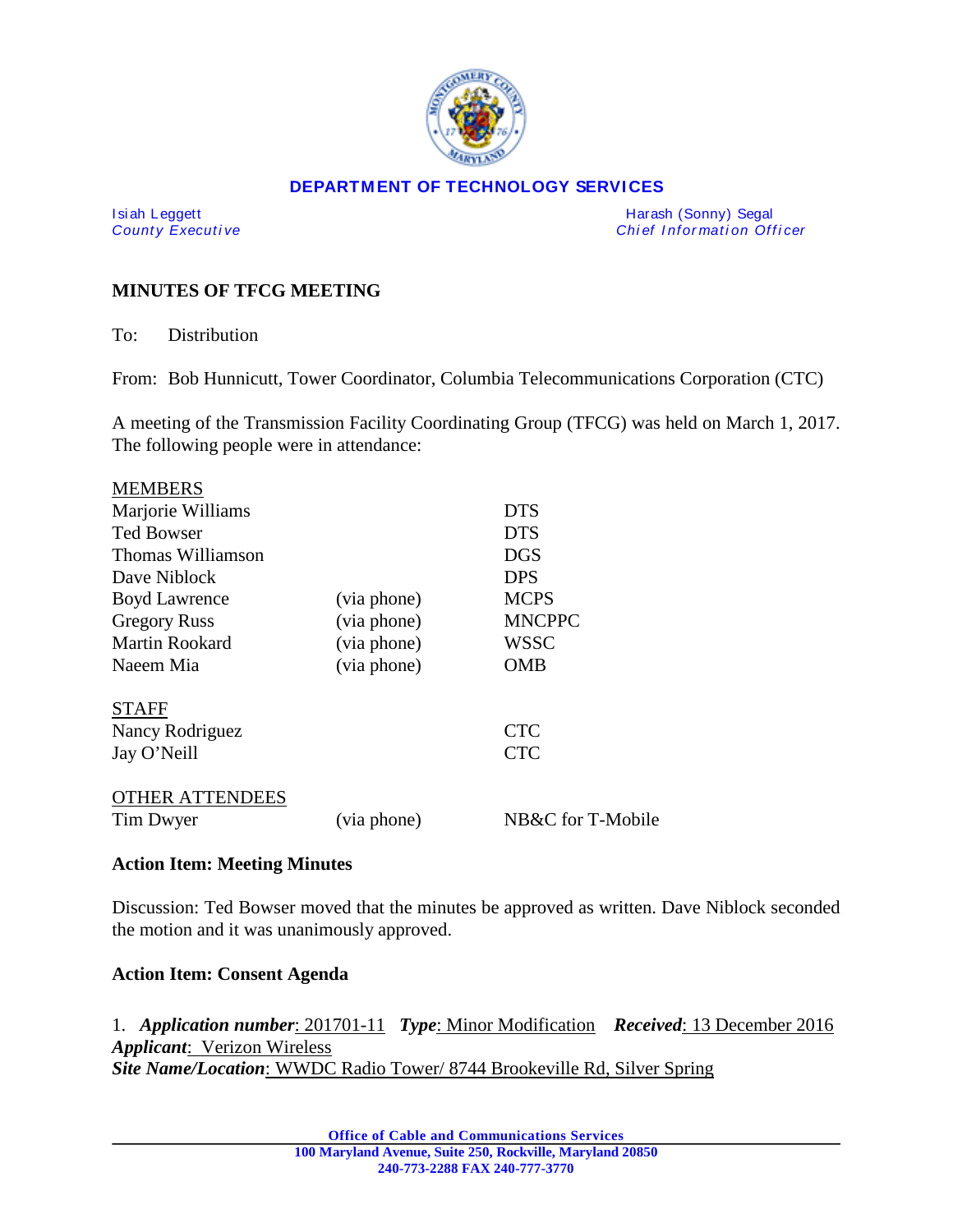Minutes of TFCG Meeting Held March 1, 2017 Page 2 of 3

*Zoning Standard*: IM-2.5, Limited Use *Property Owner*: Chancellor Media Corp. *Description:* Replace three RRHs with six RRHs at the 212' level on a 695'-high guyed tower. *Tower Coordinator Recommendation*: Recommended

2. *Application number*: 201703-01 *Type*: Minor Modification *Received*: 20 January 2017 *Applicant*: Verizon Wireless

*Site Name/Location*: Verizon Central Office / 8670 Georgia Avenue, Silver Spring *Zoning Standard*: CBD-3, Limited Use *Property Owner*: Verizon Communications *Description*: Replace twelve panel antennas, three 96"-high, six 75"-high and three 71"-high, at the  $155'$  level on a  $165'$ -high tower.

*Tower Coordinator Recommendation*: Recommended

3. *Application number*: 201703-02 *Type*: Minor Modification *Received*: 24 January 2017 *Applicant*: T-Mobile

*Site Name/Location*: Spencerville Free Methodist Church/ 2100 Spencerville Rd, Spencerville *Zoning Standard*: RE-1, Limited Use *Property Owner*: Free Methodist Church *Description*: Replace three 73"-high panel antennas and three RRHs at the 95' level on a 100'high monopole.

*Tower Coordinator Recommendation*: Recommended

4. *Application number*: 201703-03 *Type*: Minor Modification *Received*: 25 January 2017 *Applicant*: AT&T

*Site Name/Location*: Westlake Towers/ 7420 Westlake Terrace, Bethesda *Zoning Standard*: R-H, Limited Use *Property Owner*: Westlake Park Condo *Description*: Replace six panel antennas, three 96"-high and three 72"-high, and add 6 RRHs at the  $149'$  and  $156'$  levels on a  $145'$ -high building. *Tower Coordinator Recommendation*: Recommended

5. *Application number*: 201703-04 *Type*: Minor Modification *Received*: 25 January 2017 *Applicant*: AT&T

*Site Name/Location*: Continental Plaza/ 7101 Wisconsin Avenue, Bethesda *Zoning Standard*: CBD-1, Limited Use *Property Owner*: Brandywine Wisconsin Ave. LLC *Description*: Replace three 96"-high panel antennas and add 6 RRHs at the 163' level on a 165'high building.

*Tower Coordinator Recommendation*: Recommended

6. *Application number*: 201703-06 *Type*: Minor Modification *Received*: 01 February 2017 *Applicant*: AT&T

*Site Name/Location*: Grosvenor Tower/ 10101 Grosvenor Place, Rockville

*Zoning Standard*: R-10, Limited Use *Property Owner*: Grosvenor Park

**Description**: Replace three 72"-high panel antennas and add 6 RRHs at the 213' and 219' levels on a 195'-high building.

*Tower Coordinator Recommendation*: Recommended